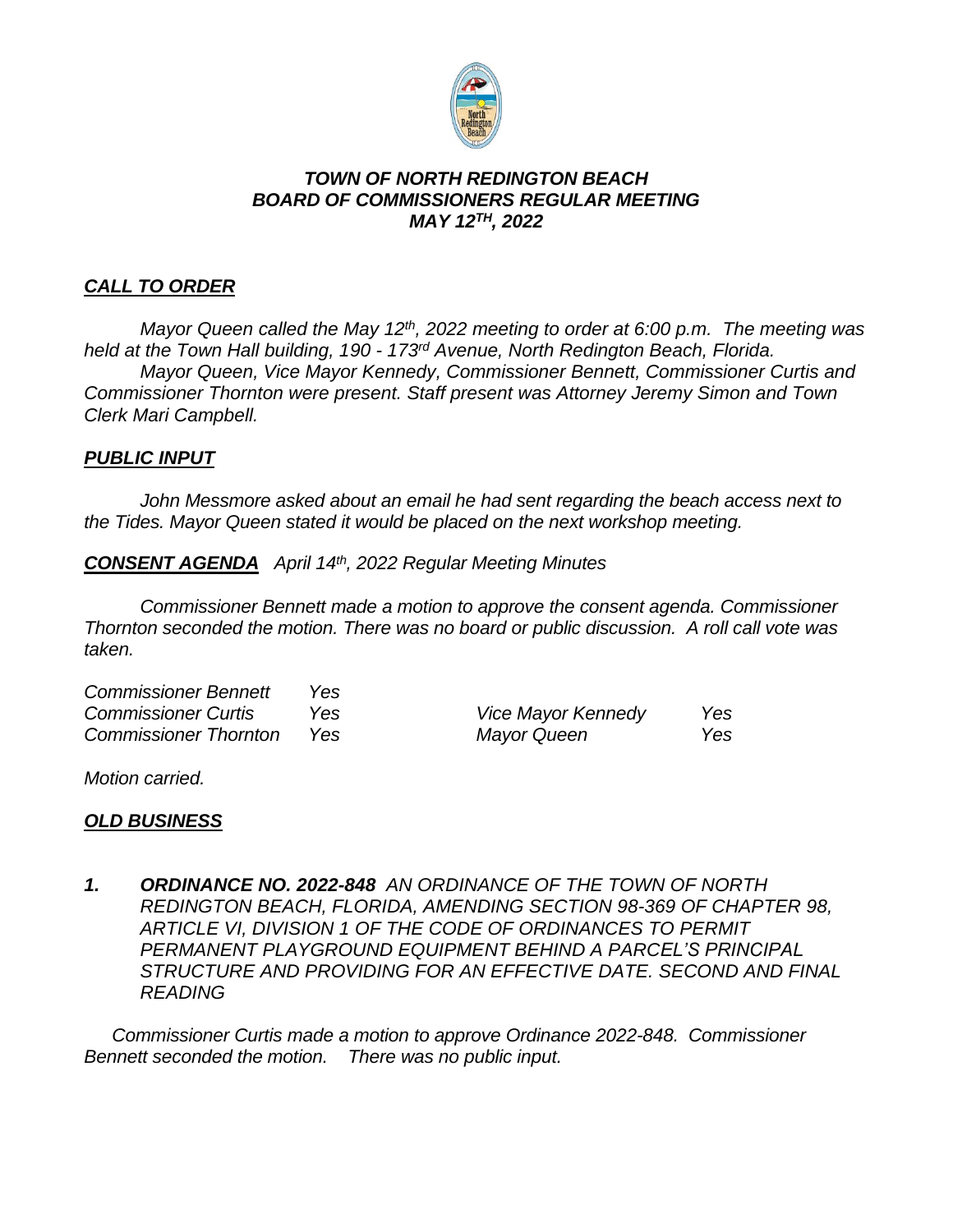| <b>Commissioner Bennett</b>  | Yes |
|------------------------------|-----|
| <b>Commissioner Curtis</b>   | Yes |
| <b>Commissioner Thornton</b> | Yes |

*Commissioner Curtis Yes Vice Mayor Kennedy Yes Commissioner Thornton Yes Mayor Queen Yes*

*Motion carried.*

*2. ORDINANCE NO. 2022-849 AN ORDINANCE OF THE TOWN OF NORTH REDINGTON BEACH, FLORIDA, AMENDING SECTION 86-3 OF CHAPTER 86, OF THE CODE OF ORDINANCES AMENDING THE DEFINITION OF THE TERM "SIGN" AND PROVIDING FOR AN EFFECTIVE DATE. SECOND AND FINAL READING*

*Commissioner Bennett made a motion to approve Ordinance 2022-849. Commissioner Kennedy seconded the motion. Mr. Messmore asked about the impetus of the change. Town Clerk Campbell explained it was at the request of the Building Official. There was no public input.*

| <b>Commissioner Bennett</b>  | Yes. |                    |     |
|------------------------------|------|--------------------|-----|
| <b>Commissioner Curtis</b>   | Yes. | Vice Mayor Kennedy | Yes |
| <b>Commissioner Thornton</b> | Yes. | Mayor Queen        | Yes |

*Motion carried.*

*3. ORDINANCE NO. 2022-850 AN ORDINANCE OF THE TOWN OF NORTH REDINGTON BEACH, FLORIDA, CREATING SECTION 42-6 OF THE TOWN CODE CONCERNING RENTAL OF RESIDENTIAL AMENITIES; PROVIDING FOR CODIFICATION, SEVERABILITY, AND FOR AN EFFECTIVE DATE. SECOND AND FINAL READING*

*Commissioner Thornton made a motion to approve Ordinance 2022-850. Commissioner Bennett seconded the motion. There was no public input.*

| <b>Commissioner Bennett</b>  | Yes. |                           |     |
|------------------------------|------|---------------------------|-----|
| <b>Commissioner Curtis</b>   | Yes. | <b>Vice Mayor Kennedy</b> | Yes |
| <b>Commissioner Thornton</b> | Yes. | Mayor Queen               | Yes |

*Motion carried.*

#### *NEW BUSINESS*

*There was no new business.*

#### *MISCELLANEOUS*

*Vice Mayor Kennedy stated the Doubletree had been sold to a company called OTO. He stated there was no definite information about what will happen going forward. Mayor Queen explained the construction of the EMS building was moving forward and the building construction would begin after the lift station was completed.*